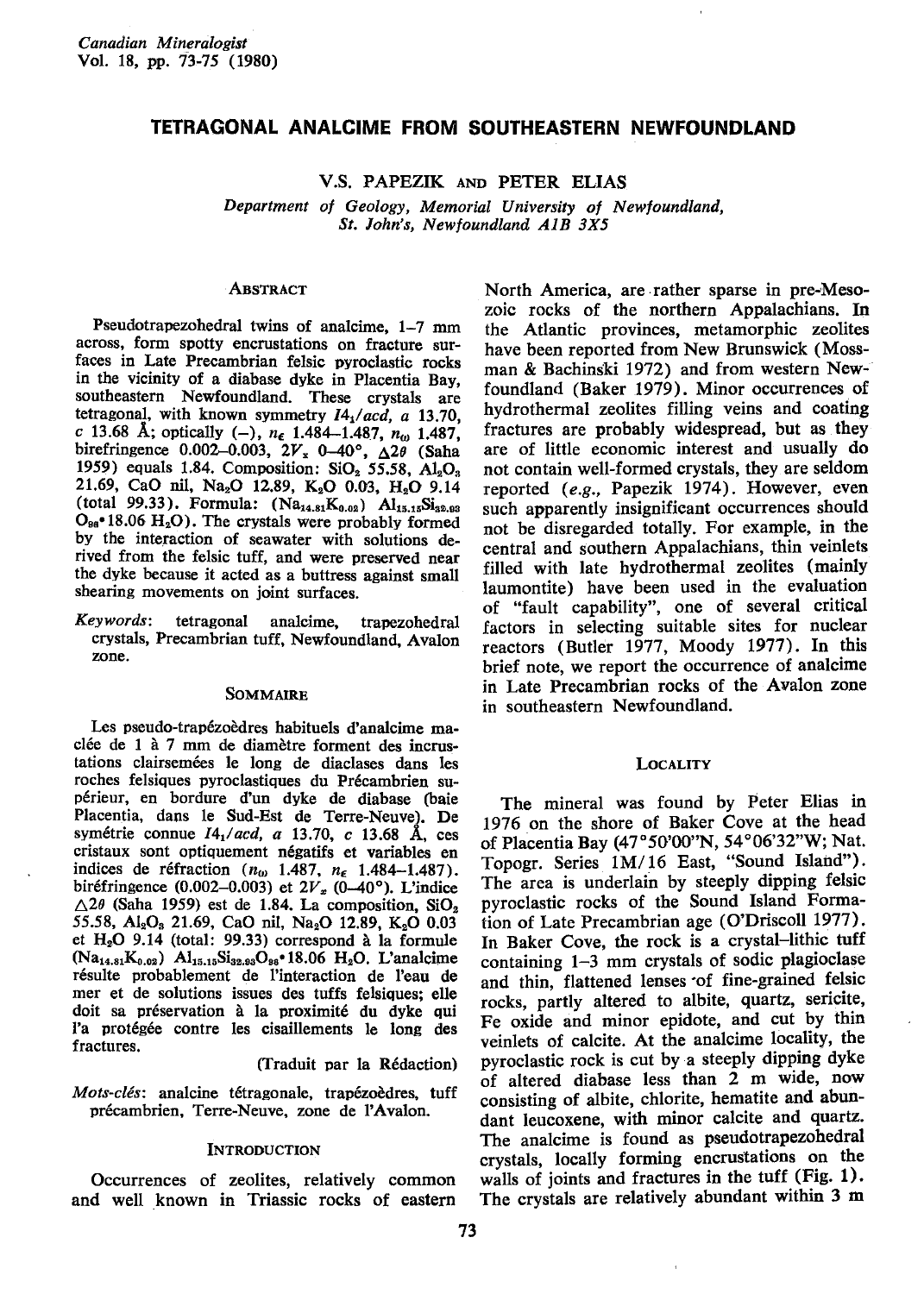

FIG. 1. Analcime crystals from Baker Cove, Newfoundland.

of the dyke, but their quantity decreases with distance; no crystals were found more than about 10 m from the dvke.

#### PHYSICAL PROPERTIES

Crystals of analcime from 1 to 7 mm across are well developed but flattened parallel to the surface of the rock fracture and thus "hemispherical". The trapezohedron is the only form observed. In appearance, the crystals vary from water-clear to milky with a reddish cast caused by small quantities of finely dispersed hematite. They adhere firmly to the fracture walls but can be detached with a knife.

Microscopic examination shows that the analcime is weakly anisotropic (birefringence 0.002- 0.003), and optically negative. It has a very fine lamellar twinning. Different parts of the same 5-mm crystal were found to be uniaxial or biaxial,  $2V_x$  ranging from 0 to 40°. In view of the low birefringence, such anomalies may be caused by differences of less than 0.001 in the refractive index along the horizontal axes,

TABLE 1. PROPERTIES OF BAKER COVE ANALCIME

Tetragonal, *I4<sub>1</sub>/acd*, *a*  $\Delta 2\Theta^*$  1.84 + 0.01, CuKa wl.487,  $\varepsilon$ l.484 - 1.487; 2Vx 0-40 $^{\texttt{C}}$  $13.70$ Å,  $c$   $13.68$ Å  $S.G.$  (meas.)\*\* 2.260 + 0.011 S.G. (ca1c.) 2.286

20 analcime $_{639}$  - 20 silicon<sub>331</sub>; Saha (1959). \*\* Berman balance, average of six fragments.

possibly as a result of stress. Refractive indices and specific gravity are given in Table 1.

The powder-diffraction pattern of the analcime agrees closely with published data  $(e.g.,)$ PDF 19-1180). Single-crystal study by precession techniques shows that the mineral is tetragonal, space group  $I4_1/acd$ . The space group and cell dimensions (Table 1) are in good agreement with the data for tetragonal analcimes from various localities given by Mazzi & Galli  $(1978)$ ; however, it is possible that some crystals (or even different parts of some of the larger crystals) may have isometric or orthorhombic symmetry.

TABLE 2. COMPOSITION OF BAKER COVE ANALCIME

|                                          |       | Atoms per 96.0        |       |
|------------------------------------------|-------|-----------------------|-------|
| $\sin \theta$                            | 55.58 | Si                    | 32.93 |
| $\frac{\text{Al}_2\text{O}_3}{\text{2}}$ | 21.69 | ۸l                    | 15.15 |
| CaO                                      | 0.00  | Ca                    |       |
| $\frac{Na}{2}$ <sup>0</sup>              | 12.89 | Nn                    | 14.81 |
| $\kappa$ <sub>2</sub> 0                  | 0.03  | K                     | 0.02  |
| $H_2^{0*}$                               | 9.14  |                       |       |
|                                          | 99.33 | $II_{2}$ <sup>0</sup> | 18.06 |
| (Average of six<br>spot analyses)        |       | $(Si+1)$              | 48.08 |
|                                          |       | $(Na+K+2Ca)$          | 14.83 |
| By LOT                                   |       | Si/AI                 | 2.17  |

Electron-probe analysis by M. Bonardi, Ccological Survcy of Canada, Ottawa.

 $\mathbb{H}_{2}\mathbb{0}$  by J. Vahtra, Memorial University.